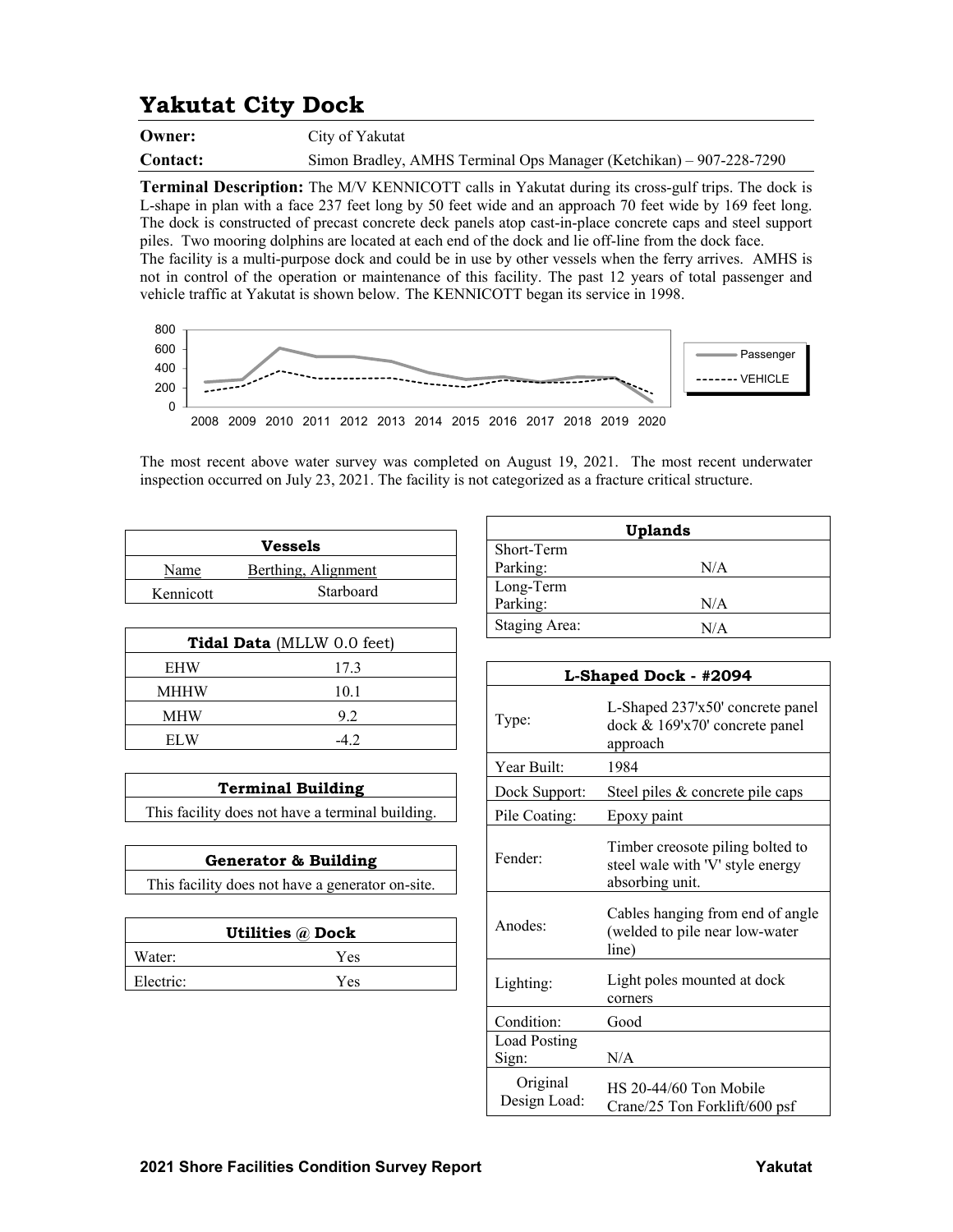| Dolphins        |                      |                          |                    |        |              |              |              |
|-----------------|----------------------|--------------------------|--------------------|--------|--------------|--------------|--------------|
| <b>Dolphins</b> | <b>Dolphin Piles</b> | Fender<br><b>Support</b> | <b>Fender Face</b> | Anodes | <b>Built</b> | Cond.        | <b>Notes</b> |
| E1              | 8B, 5V               | Mooring Only             |                    | No     | 1984         | Satisfactory |              |
| W <sub>1</sub>  | 8B, 5V               | Mooring Only             |                    | No     | 1984         | Satisfactory |              |

LEGEND<br>V = Vertical Steel Pipe Piling

 $B =$  Battered Steel Pipe Piling

|      | <b>Terminal Projects</b> |                                   |                                                                                      |  |  |
|------|--------------------------|-----------------------------------|--------------------------------------------------------------------------------------|--|--|
| Year | Project#                 | <b>Project Name</b>               | <b>Description</b>                                                                   |  |  |
| 1983 | $\blacksquare$           | Ocean Cape Dock<br>Phase II       | Constructed 70' x 169' approach dock and a 50' x 154' moorage dock.                  |  |  |
| 1984 | $\overline{\phantom{a}}$ | Ocean Cape Dock<br>Phase III      | 83' x 50' Extension of the moorage dock on the western side of the<br>existing dock. |  |  |
| 2016 | $\overline{\phantom{a}}$ | Ocean Cape Dock<br>Fender Repairs | Repaired Timber Pile Fender System in areas where there was<br>damage.               |  |  |